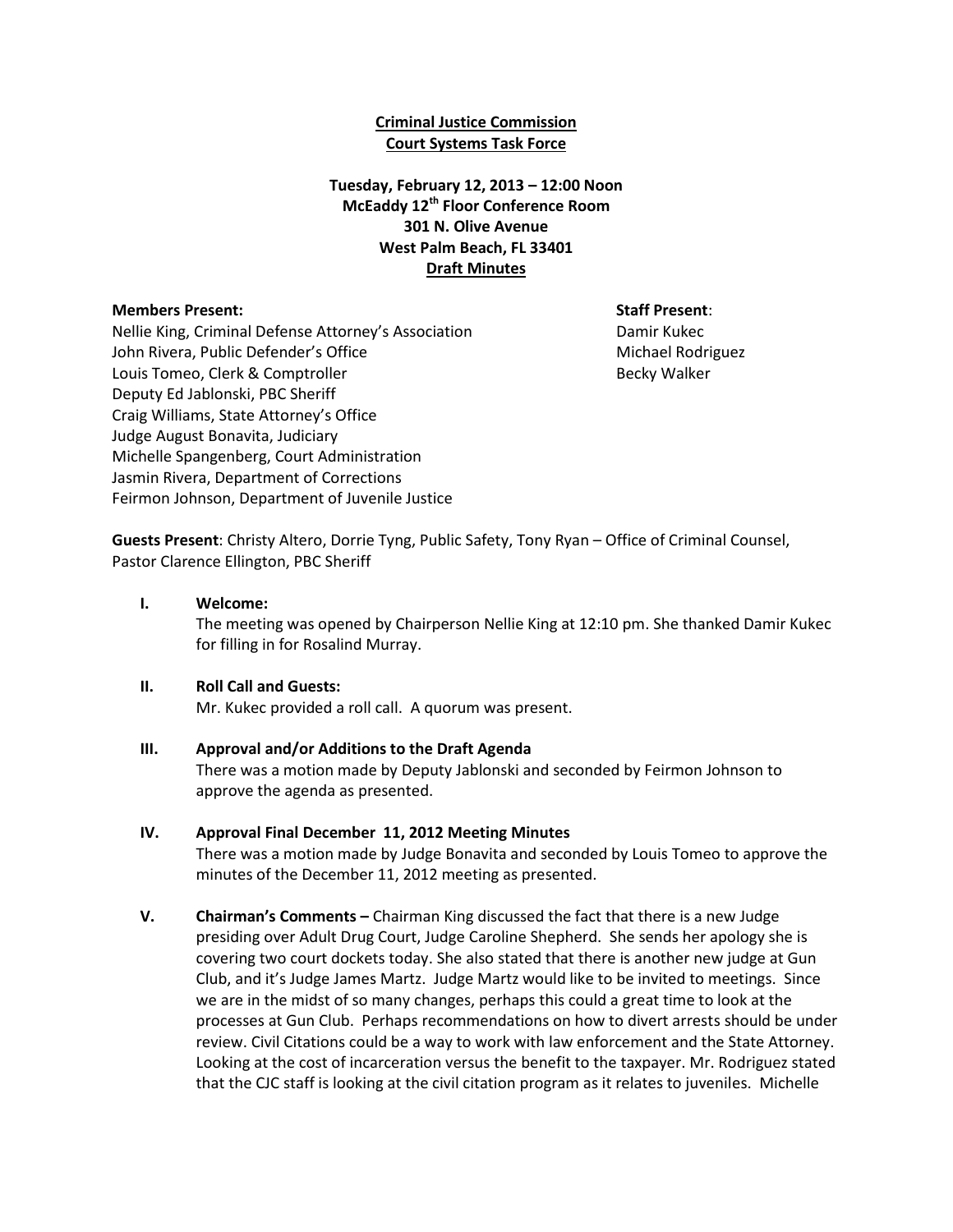Spangenberg suggested that Book and Release information be reviewed. NTA crimes are discretionary, we should look for patterns.

## VI. **New Business**:

- A. **DUI Court** Discussion has come up among staff members regarding starting a DUI Court in Palm Beach County. It first came up when brainstorming regarding a new Adult Drug Court Grant Application. Nellie King stated that members of the Private Defense Bar met with the State Attorney and he is interested in looking at diversionary programs of which this may qualify. Dorrie Tyng stated that Adult Drug Court is similar to DUI Court with its phases and potential sanctions. Adult Drug Court already has the staffing to implement a program. Mike Rodriguez stated that next step is to see if there is support among the State Attorney, Chief Judge, and Public Defender. CJC would have to approve. Nellie King suggested that statistics on DUI in Palm Beach County would be helpful. Judge Bonavita stated that he would lend his support. Mr. Rodriguez stated he would bring this to the CJC in February. He reminded members that there a e statutory requirements attached to DUI crimes.
- B. **Bylaws –** Ms. King reported that there are several issues with the bylaws. They haven't been updated since 2008. There should be an election of a Vice-Chair. Volunteers were requested. There were none. They will defer elections to the Annual Meeting in November. Other issues include adding the Office Regional Council should be considered as we update bylaws of the Court Systems Task Force. The current bylaws also call for a member of the clergy to be on board. Elections should take place in November. There was a motion made by C. Williams, and seconded by F. Johnson to support amending the bylaws to add the Office of Regional Counsel. Ms. King also welcomed Mr. Clarence Ellington, a Chaplain with Palm Beach County Sheriff's Office and a local assistant pastor at St. Paul AME in Delray Beach. He also explained that early in his career he was a law enforcement officer. He stated his interest in serving. There was a motion made by Y. Rivera, and seconded by J. Rivera to elect Mr. Ellington to the Task Force. The motion was approved.
- C. **Adult Drug Court Grant –** Dorrie Tyng reported that she and Rosalind Murray are working on the grant. Women drop out of drug court with a greater frequency. They are hoping to receive funding to create a new track, called female only or single sex track. The grant is worth \$200,000. It will be submitted on or by February 21, 2013 to the US Department of Justice. Adult Drug Court has received two previous grants in recent years which may be held against them.

# VII. **Old Business:**

- A. Update on Senate Bill 1960 Mr. Tony Ryan spoke of the efforts by the Defense Bar to make recommendations regarding the Limited Registry. He thanked Judge Blanc for the reaching out to the Defense Bar. They submitted a letter objecting to the new rates.
- B. Presentation to the Board of County Commissioners The presentation will be prepared after the grant is completed. It will be presented at the Annual Meeting. Michael Rodriguez stated that we will go to the BCC for treatment dollars.

### **VIII. Updates and Initiatives**